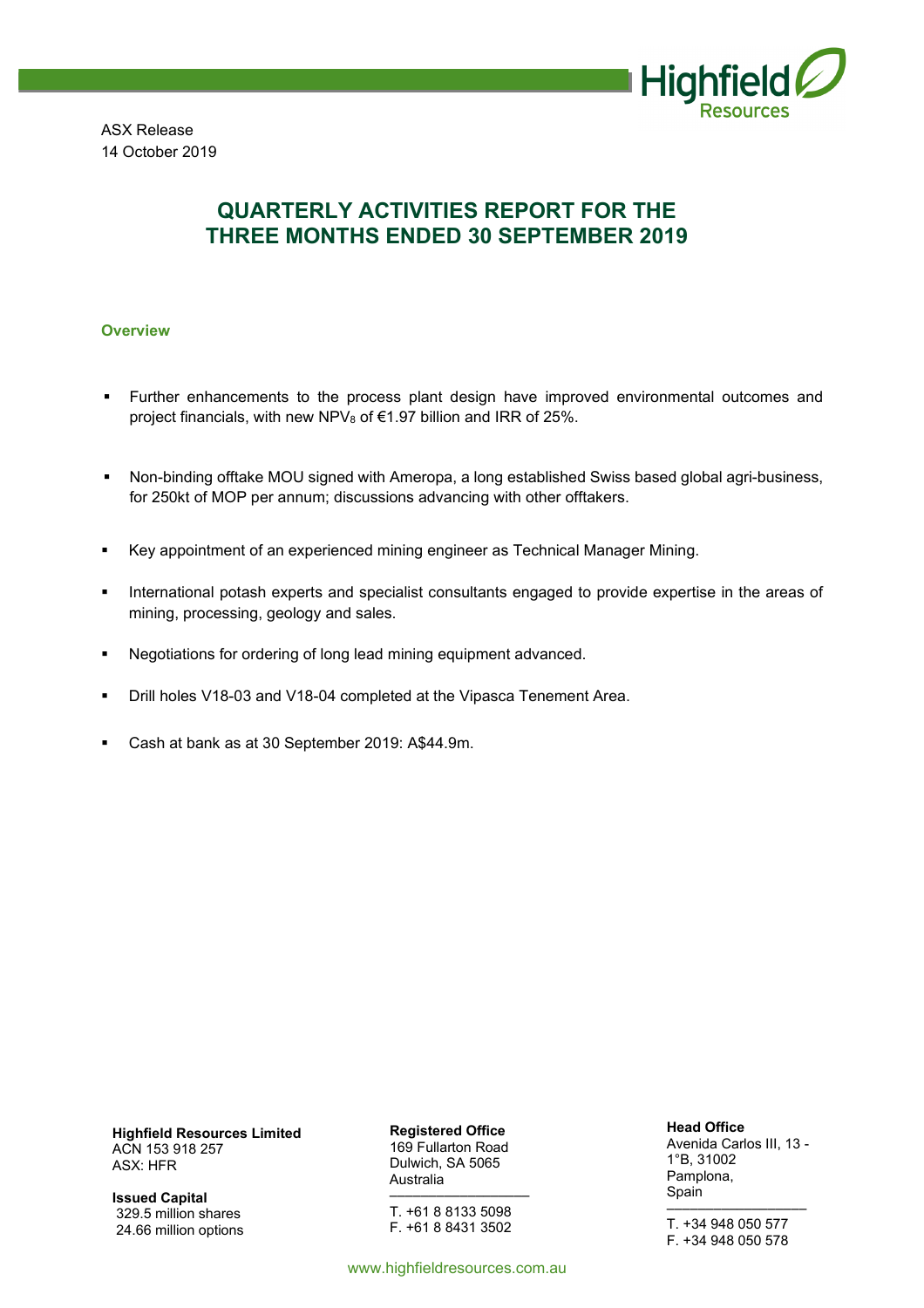

#### **Muga Project**

#### **Overview**

Highfield Resources (ASX: HFR) ("Highfield" or "the Company") is a Spanish potash developer. The Company's flagship Muga Project ("Muga" or "the Project") is targeting the relatively shallow sylvinite beds in the Muga Project area that cover about 60km<sup>2</sup> in the Provinces of Navarra and Aragon. Mining is planned to commence at a depth of approximately 350 metres from surface and is therefore ideal for a relatively low-cost conventional mine.

The Vipasca Permit Area ("Vipasca") (see Figure 3) is located adjacent to the Muga Project and covers approximately 27km<sup>2</sup>. Some areas of the tenement are highly prospective for economic potash mineralisation, with a primary focus on the deeper, higher grade, P1 and P2 potash horizons.

#### **Muga Project Approvals Process**

As reported at the start of June (refer ASX release 6 June 2019, "Muga Project Receives Positive Environmental Permit") the Company received a positive Declaración de Impacto Ambiental ("DIA") in respect of the Muga Project. This positive DIA means the Company has received the key environmental permit required to move the Muga Project forward.

The Company is now focused on securing the Mining Concession and the construction permits which are the next permits necessary to advance the Project into the construction phase. The ongoing discussions with the mining authorities have confirmed the Company's previous expectations of the requirements for the Mining Concession and formalised the process to be followed with the authorities. Work by the Company is progressing well and the Company plans to complete the required documentation for submission to the mining authorities before the end of 2019. Thereafter the expectation is that the authorities will issue the Mining Concession within 3 to 4 months of the Company completing its submission. The work on other permits for construction commencement continues in parallel with the Mining Concession and the Company anticipates commencing construction work within the next 8 to 14 months, in line with the timeframe previously anticipated (refer ASX release 6 June 2019, "Investment Presentation").

### **Muga Project and Vipasca Permit Exploration Update**

The Muga Project Update (refer ASX release 15 October 2018, "Muga Project Update") confirmed the strategic importance of Vipasca as a potential extension of the Muga Project. The Company has been focusing on the more prospective areas in the east of the Vipasca permit.

During the Quarter, the Company continued its drilling programme at Vipasca, completing drill hole V18-03 and V18-04 (see Figure 3). Holes V18-01, V18-02 and V18-03 were designed to recognise the extension in the north western region of the potash deposit identified at Muga. The assay results, that were released after the Quarter (refer ASX release 10 October 2019, "Encouraging Drill Holes Completed at Vipasca"), were positive and confirmed the presence of Potash at good grades and potentially mineable depths.

V18-02 confirmed the continuity of the Vipasca deposit and that the mineralisation remains open towards the West. Specifically, V18-02 intersected a total of 37 metres of potash mineralisation including:

- 4.8 metres at an average grade of 15.25% K2O from 996 metres;
- 2.4 metres at an average grade of 14.18% K2O from 1119 metres; and
- 8.1 metres at an average grade of 12.95% K2O from 1139 metres.

V18-01 intersected a total of 1.8 metres of potash mineralization at 9.32% K2O, confirming the continuity of the mineralization towards the north-eastern edge of the Vipasca investigation permit.

The three drill holes also identified the anticipated potash seams in the area and confirmed the extension of the deposit toward the north west of Vipasca. The V18-04 drill hole was strategically located in the west of the Vipasca permit with the objective of identifying the possible outer extension of the deposit at the western end.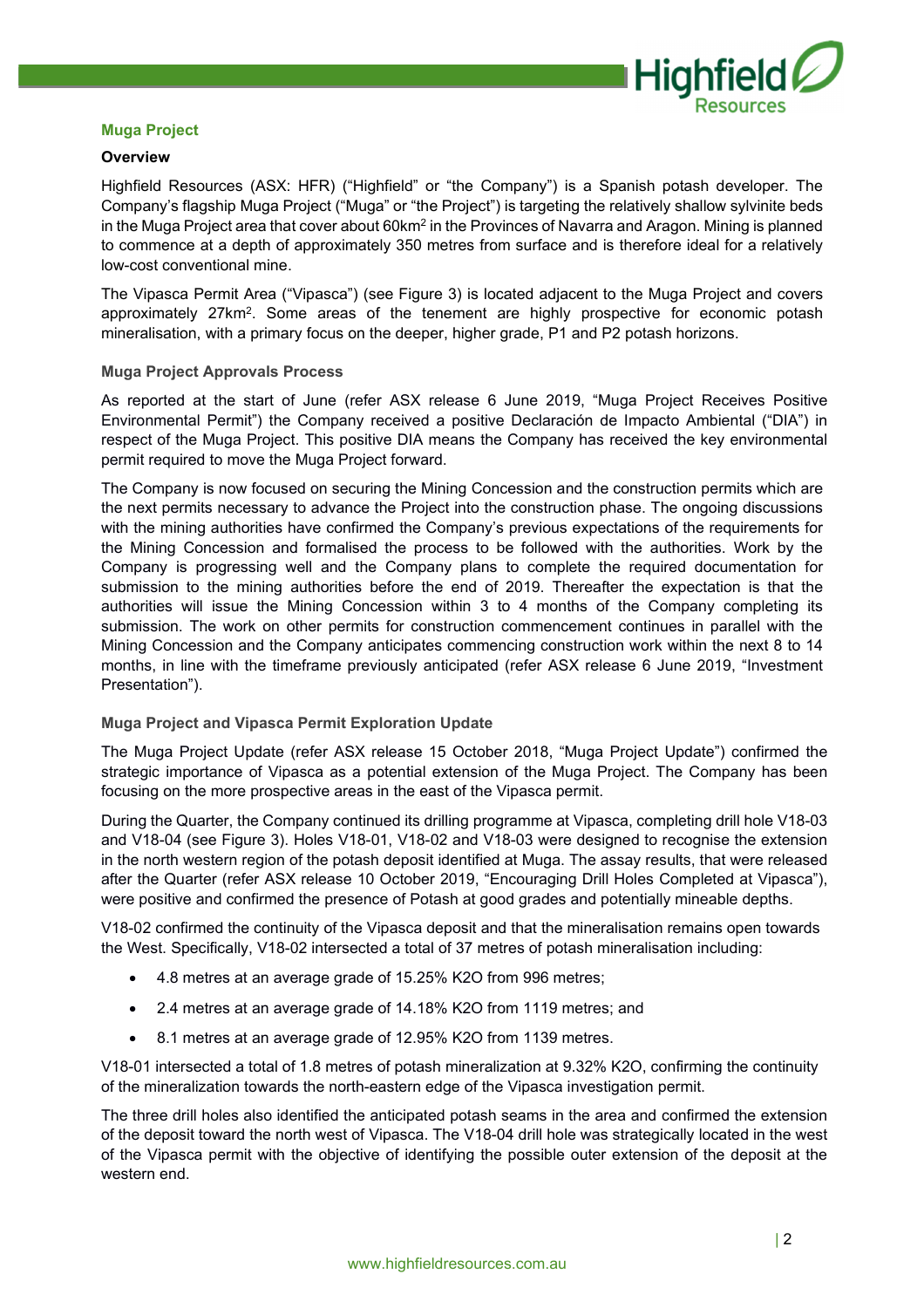

A further drill hole V18-05 is planned to be drilled in the fourth quarter of 2019 between the Vipasca permit area and the Muga Project. This drill hole is designed to provide further information on the continuity between the Muga Project and the Vipasca Permit area, (see Figure 3).

### **Muga Project and Vipasca Permit Technical Update**

During the Quarter and subsequent to the receipt of the positive DIA the Company has continued to undertake improvements to the mine and process plant designs. These improvements have been as a result of detailed testwork and basic design undertaken by German engineering specialists GEA Messo GmbH and K-UTEC. As well as delivering better technical and commercial outcomes, the enhancements deliver a number of value adding and improved environmental results and achieve improved compliance with the DIA environmental permit issued by the Ministry for Ecological Transition (Ministerio para la Transición Ecológica, "MITECO").

Barcelona-based Grupo IDP has already commenced detailed design engineering for the process plant and will work closely with engineering specialists, GEA Messo GmbH and K-UTEC, to similarly develop the engineering for a timely construction start.

The enhancements have resulted in a modest increase in the estimated Muga CAPEX from  $\epsilon$ 541 million as reported in October 2018 (refer ASX release 15 October 2018, "Muga Project Update") to €576 million. One area of improvement has been the bringing forward of the backfilling operation to enhance residue management which has resulted in moving of the costs for implementing the backfilling equipment from sustaining capital to up-front capital. There has also been some minor cost increase in process plant equipment. Importantly, however, in addition to improved environmental outcomes, there have been significant improvements in recovery, bringing forward production of commercial vacuum salt, as well as earlier commencement of residue management and treatment of by-products. These multiple enhancements result in significantly improved Project economics as shown in the table below.

|                         | <b>15 October 2018</b> | <b>14 October 2019</b> |
|-------------------------|------------------------|------------------------|
| <b>CAPEX phase 1</b>    | €342 million           | €368 million           |
| <b>CAPEX phase 2</b>    | €199 million           | €208 million           |
| C <sub>1</sub> cost FOB | €104/t                 | €82/t                  |
| NPV <sub>8</sub>        | €1.16 billion          | €1.97 billion          |
| <b>IRR</b>              | 23%                    | 25%                    |

#### **Table 1: Projected Financial Metrics for Muga Project**

Given changes in the potash market and prices since October 2018, the potash prices used in the financial modelling have been updated and are now based on the recently released September 2019 forecasts from the independent research company CRU Group. Nevertheless, the average real 2019 price over the life of mine<sup>1</sup> is similar to that used in the Muga Project update of October 2018, as is the destination sales strategy used in that release (refer ASX release 15 October 2018, "Muga Project Update").

It should be noted that apart from the enhancements to the process design mentioned above, the overall assumptions underpinning the Project, including the combination of flotation and crystallisation, the mine plan, resources and reserves, exploration target<sup>1</sup> and sales strategy, remains materially unchanged, as

<sup>1</sup> The life of the mine is based on an exploration target. The potential quantity and grade of an exploration target is conceptual in nature, there has been insufficient exploration to determine a mineral resource and there is no certainty that further exploration work will result in the determination of mineral resources or that the production target itself will be realised.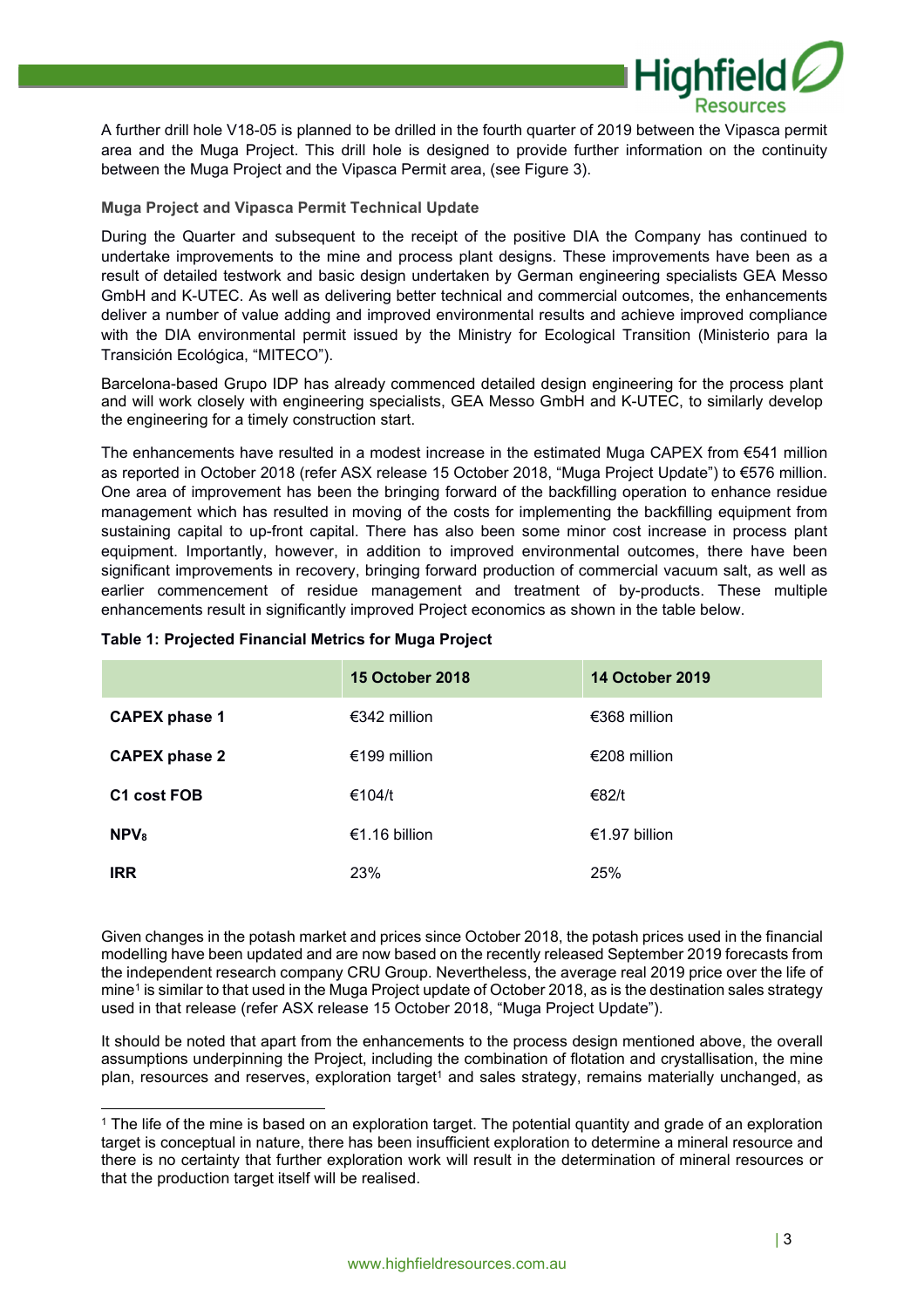

per the release in October 2018 (refer ASX release 15 October 2018, "Muga Project Update"). Other improvements including contract mining and an accelerated ramp up to production will be analysed in the coming months and could potentially further enhance the Project financials.

As reported previously, various engineering awards have been made, or tendered pending award, to ensure that the plant detailed design engineering can proceed in a timely manner to be ready for construction start. In addition, certain long lead items, notably the bolter miners for the ramp construction, have been tendered and, in some cases, awarded.

Further to the construction MOU agreed with the preferred construction partner, Acciona Construcción S.A. (refer ASX release 16 November 2018, "MOU Signed with Acciona") and the receipt of the positive DIA the Company and Acciona are moving forward with the development of a definitive construction contract and the formal engagement of Acciona in the Project to ensure maximum benefit is derived from its construction experience during the final stages of the design.

#### **Muga Project and Vipasca Permit Sales and Marketing Update**

During the Quarter the Company signed a non-binding offtake MOU with Ameropa AG ("Ameropa") for the sale of 250,000 tonnes per annum of Muriate of Potash ("MOP") from the Muga Mine (refer ASX release 11 September 2019, "Highfield Resources signs MOU for offtake from the Muga Mine").

Ameropa is a Swiss based agri-business with over 70 years' experience and undertakes global activities ranging from production, logistics and marketing to distribution. Ameropa's core business and expertise is physical trading of fertilisers and grains. Highfield believes that the future potential partnership with Ameropa will provide an enhanced understanding of the MOP market and logistical expertise that will be invaluable in the first years of production.

Following the receipt of its environmental permit in June 2019 Highfield is reviewing its sales and marketing strategy to include the following:

- Introduction of Highfield and Muga to new potential markets and initiate MOU discussions for phase  $1 & 2$
- Sales planning to ensure the best netback to Muga mine site;
- Identifying the best local and international logistics options;
- Reviewing potential strategic equity partners from the fertiliser industry; and
- Ensuring MOUs and sales contracts are in place to support debt finance.

The Company is presently engaged in ongoing offtake discussions with a number of wholesale customers, distributors and global traders for the full 1mtpa production capacity of the Muga Mine.

#### **Muga Project Financing**

The Muga Project update provided in this Quarterly Activities Report represents a further enhancement of the Project which will benefit the Company's continuing discussions with its Project Finance banks.

Highfield remains confident of securing the necessary debt and equity financing in due course, to support a final investment decision and the commencement of construction.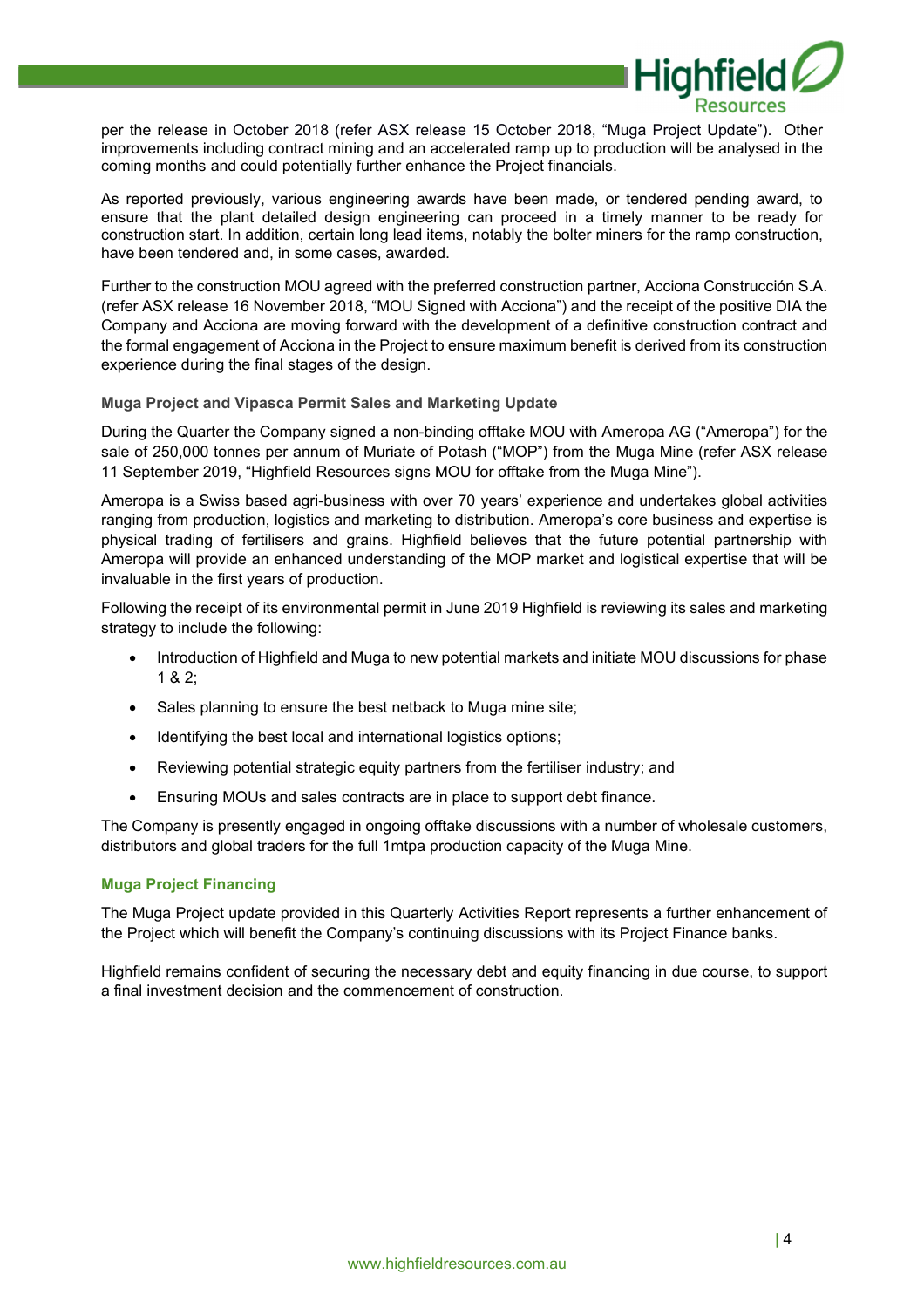

#### **Corporate**

During the Quarter Mr Jorge Feito Huertas joined the Company as Technical Manager Mining. Mr Feito Huertas, a Spanish national, has an MSc in Mining Engineering from the Madrid School of Mines and has nearly 20 years' experience in mining, mainly throughout Spain. His previous relevant experience includes three years at Iberpotash and two years at Magnesitas de Navarra. Most recently he spent eight years at First Quantum Minerals including the last five years as Mining Operation and Planning Manager at the Las Cruces Mine in Spain. His experience will be invaluable as the mine progresses into its construction phase in the next 8-14 months.

During the Quarter, the Company engaged with four international potash experts and specialist consultants, all of whom have been to the Company's offices in Spain and provided further and valuable input to the project design and execution. The consultants' expertise is in the areas of mining, processing, geology and sales. All four consultants remain engaged by the Company to provide ongoing specialist support and advice.

On 26 July 2019 the Company hosted an information session with mayors from local towns. It was well attended with around 40 community representatives coming to provide support and to learn more about the Company's next steps.

On 19 and 20 September, in line with the Company's community engagement plan, Geoalcali, Highfield's wholly owned Spanish subsidiary, held a two-day Open Doors event at its core shed in Sangüesa, welcoming around 400 people from the communities near the Muga Project. The attendees included people from local companies, local and regional suppliers, mayors and regional government representatives. The feedback collected indicates an unprecedented support for the Project with an approval rating of +97% from all those who attended.

#### **Pintanos Tenement Area**

Highfield's 100% owned Pintanos tenement area, comprising the three permits of Molineras 1, Molineras 2 and Puntarrón (see Figure 1) abuts the Muga Project and covers an area of 65km<sup>2</sup> . Depths from surface to mineralisation commence at around 500 metres. The Company is building on substantial historical potash exploration information which includes seven drill holes and ten seismic profiles completed in the late 1980s.

The Company has re-initiated the application process for the drilling permit Molineras 2 following the conclusion of the public consultation period. The Company has responded to all comments received during the consultation period and is now waiting for the award of the permit.

#### **Sierra del Perdón Tenement Area**

Highfield's 100% owned Sierra del Perdón tenement area ("SdP") comprising the three permits of Quiñones, Adiós and Ampliación de Adiós (see Figure 1 and Figure 2) is located south east of Pamplona and covers approximately 120km<sup>2</sup>. SdP is a brownfield target which previously hosted two potash mines operating from the 1960s until the late 1990s producing nearly 500,000 tonnes of potash per annum. There is potential for potash exploitation in new, unmined areas in the SdP area.

The Company was advised in the fourth quarter of 2018 that the second three year extension application for the Adiós and Quiñones permits had been rejected by the mining department of the Government of Navarra. The Company has obtained legal advice and is progressing an appeal process with regards to this decision. It remains confident of a positive resolution.

### **Izaga Tenement Area**

The Company's 100% owned Izaga tenement area (see Figure 1) covers an area of more than 57km<sup>2</sup>, where historic drill holes and 2D seismic show a relatively continuous evaporite with drill hole intersects containing potash.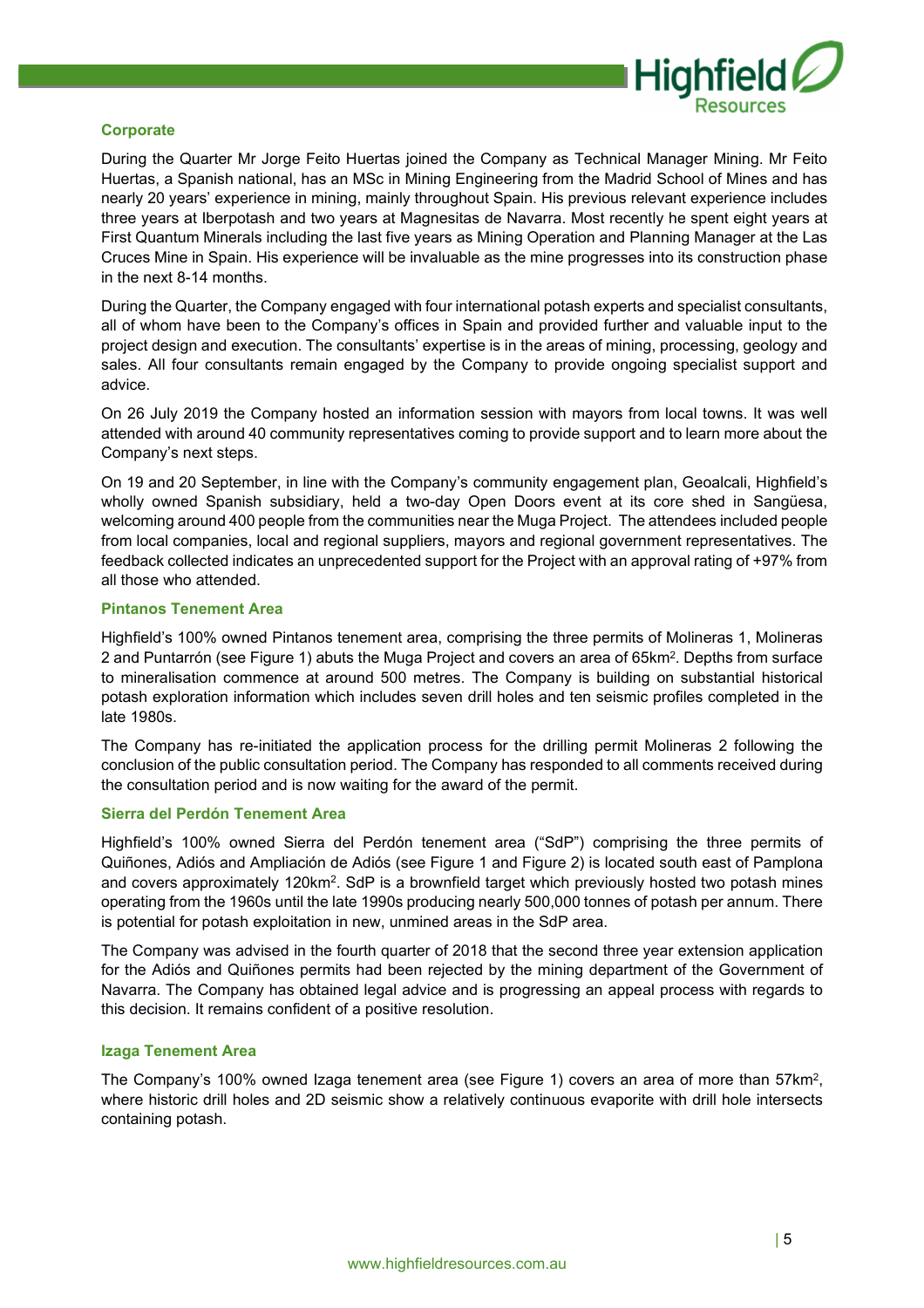

Previously the Izaga tenement area comprised the three permits of Girardi, Palero and Osquia. In February 2019 the Company relinquished the less prospective areas of Girardi to the north of the Osquia permit and Palero to the west of the Osquia permit in order to focus on the more prospective Osquia permit.

During the quarter the company started drilling the Osquia permit. Once the drill hole is finished and assay analysis completed the results will be released to the market.

#### **Cash Position**

The Company continues to preserve cash whilst at the same time committing to expenditure required for permitting and Project optimisation activities. As at 30 September 2019, the Company had A\$44.9 million in cash.

#### **Plans for December Quarter 2019**

#### **Muga Project**

- **Continue work to secure the Mining Concession and construction permits.**
- Continue Project optimisation work and commence detailed design.
- Advance financing discussions with potential debt providers and with potential strategic investors.
- Continue discussions with potential potash offtakers and updating of the Company's sales and marketing strategy.

#### **Vipasca Permit**

- Complete assay analysis for holes V18-01, V18-02, V18-03 and V18-04
- **Commence drilling at hole V18-05.**

#### **Other Tenement Areas**

 Continue to progress the appeal process for the second three year extension application for the Adiós and Quiñones permits at Sierra del Perdón.

**For more information:** 

### **Highfield Resources Limited**

**Peter Albert Managing Director Ph: +34 628 590 109** 

**Olivier Vadillo Investor Relations Ph: +34 609 811 257**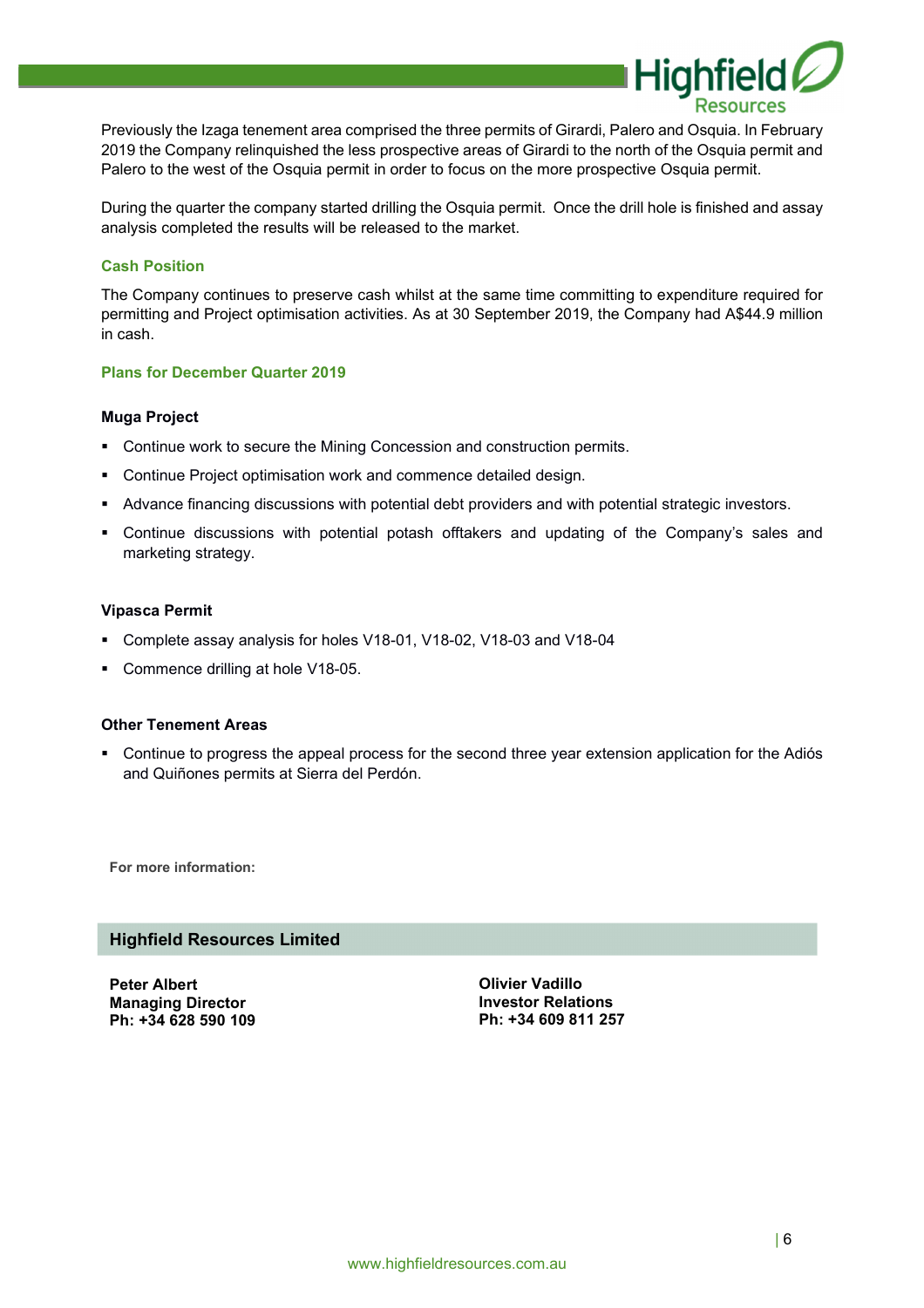

### **About Highfield Resources**

Highfield Resources is an ASX listed potash company with four 100% owned tenement areas located in Spain.

Highfield's Muga-Vipasca, Pintanos, Izaga and Sierra del Perdón potash tenement areas are located in the Ebro potash producing basin in Northern Spain, covering an area of around 335km<sup>2</sup> .

Following the granting of a positive environmental permit Highfield is now focusing on securing the Mining Concession and the construction permits necessary to take the Project into the construction phase



**Figure 1: Location of Highfield's Muga-Vipasca, Pintanos, Izaga and Sierra del Perdón Tenement Areas in Northern Spain**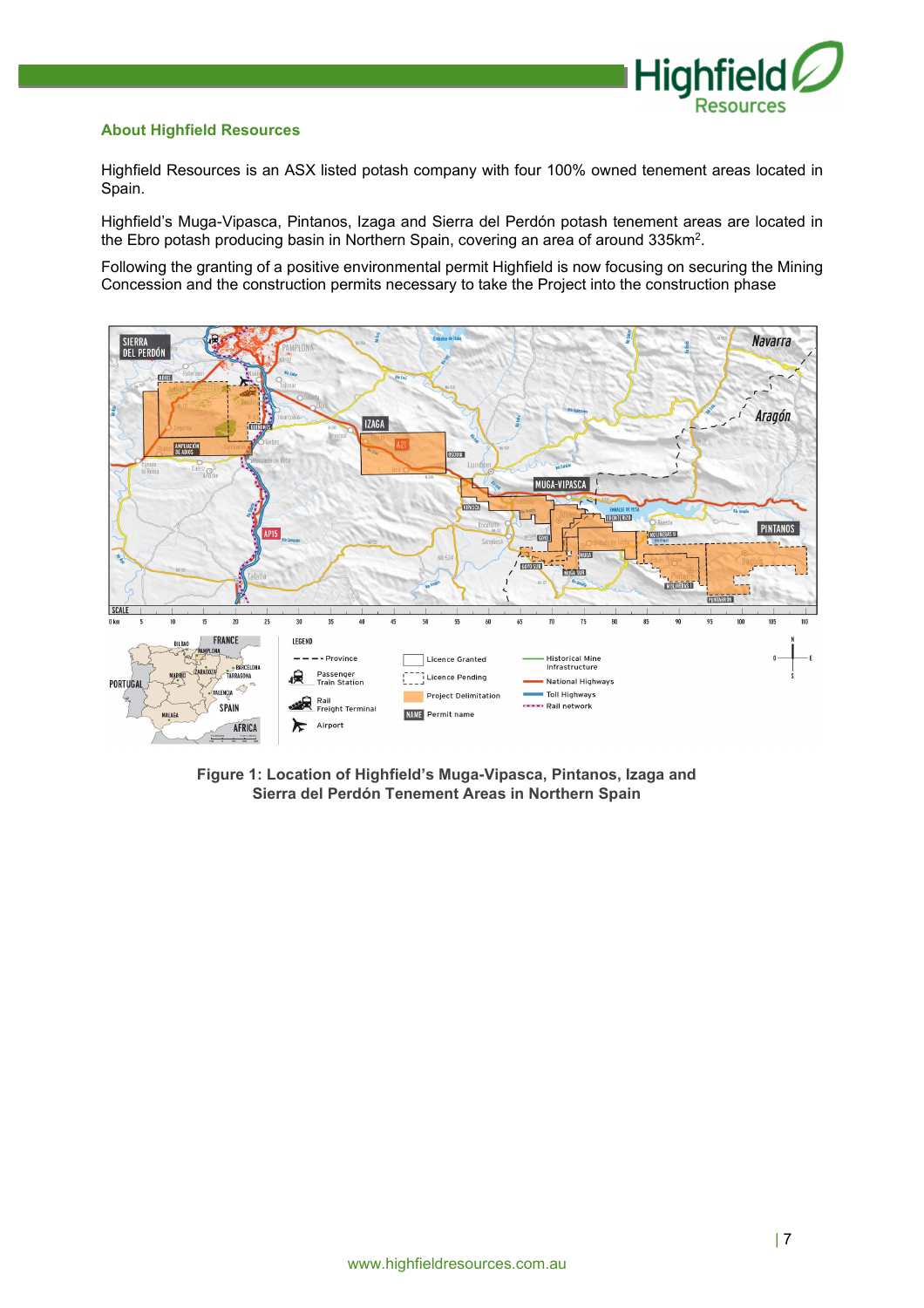

#### *COMPETENT PERSONS STATEMENT FOR MUGA POTASH PROJECT*

*This report was prepared by Mr Peter Albert, Managing Director of Highfield Resources. The information in this report that relates to Ore Reserves is based on information prepared by Dr Mike Armitage, the Chairman of SRK Consulting (UK) Limited. Dr Mike Armitage is the Competent Person who*  assumes overall professional responsibility for the Compliance Opinion. The information in this report that relates to Mineral Resources, Exploration *Results and Exploration Targets is based on information prepared by Ms Anna Fardell. Senior Consultant at SRK Consulting (UK) Limited, and Mr Tim Lucks Principal Consultant at SRK Consulting (UK) Limited.* 

*Dr. Mike Armitage is employed by SRK Consulting (UK) Limited. The information in this report that relates to Exploration Results, Mineral Resources or Ore Reserves is based on information compiled under the direction of Dr. Mike Armitage, who is a Member the Institute of Materials, Metals and Mining ("IMMM") which is a 'Recognised Overseas Professional Organisation' ("ROPO") included in a list promulgated by the Australian Securities Exchange ("ASX") from time to time.* 

*Dr. Mike Armitage has sufficient experience which is relevant to the style of mineralisation and type of deposit under consideration and to the activity*  which he is undertaking to qualify as a Competent Person as defined in the 2012 Edition of the 'Australasian Code for Reporting of Exploration Results, *Mineral Resources and Ore Reserves'.* 

*Dr. Mike Armitage consents to the inclusion in this report of the matters based on this information in the form and context in which it appears.* 

*Ms. Anna Fardell is a Resource Geologist employed by SRK Consulting (UK) Limited, and has at least five years' experience in estimating and reporting Mineral Resources relevant to the style of mineralisation and type of deposit described herein. Ms. Fardell is a registered member of the Australian Institute of Geoscientists (6555) and is considered a Competent Person (CP) under the definitions and standards described in the JORC Code 2012.* 

*Ms. Anna Fardell consents to the inclusion in this report of the matters based on her information in the form and context in which it appears.* 

#### *COMPETENT PERSONS STATEMENT FOR MINERAL RESOURCES AND EXPLORATION TARGETS OTHER THAN MUGA MINERAL RESOURCES.*

*This report was prepared by Mr Peter Albert, Managing Director of Highfield Resources. The information in this report that relates to Ore Reserves, Mineral Resources, Exploration Results and Exploration Targets is based on information prepared by Mr José Antonio Zuazo Osinaga, Technical Director of CRN, S.A. and Mr Manuel Jesús Gonzalez Roldan, Geologist of CRN, S.A.* 

*Mr José Antonio Zuazo Osinaga is a licensed professional geologist in Spain, and is a registered member of the European Federation of Geologists, an accredited organisation to which Competent Persons (CP) under JORC 2012 Code Reporting Standards must belong in order to report Exploration Results, Mineral Resources, Ore Reserves or Exploration Targets through the ASX.* 

*Mr José Antonio Zuazo Osinaga has sufficient experience which is relevant to the style of mineralisation and type of deposit under consideration and*  to the activity which he is undertaking to qualify as CP as defined in the 2012 edition of the JORC Australasian Code for the Reporting of Exploration *Results, Mineral Resources and Ore Reserves.* 

*Mr José Antonio Zuazo and Mr Manuel Jesús Gonzalez Roldan consent to the inclusion in this update of the matters based on their information in the form and context in which it appears.*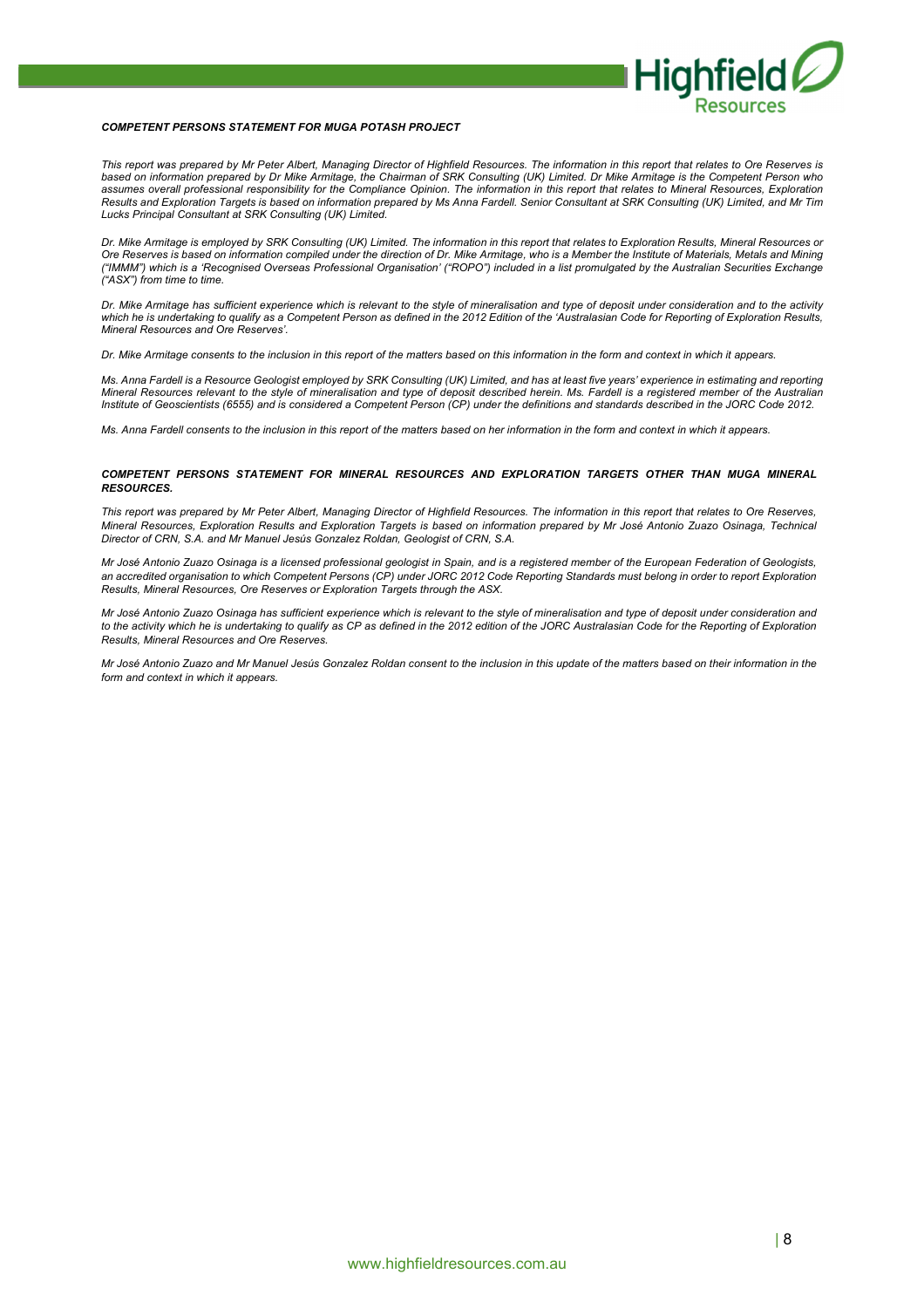

## **Table 1: Summary of Highfield's Mineral Interests as at 30 September 2019**

| <b>Tenement area/Project</b> | Region  | <b>Permit Name</b>                                 | Permit Type   | <b>Applied</b> | Granted                | Ref#          | Area Km <sup>2</sup> | Holder       | <b>Structure</b> |
|------------------------------|---------|----------------------------------------------------|---------------|----------------|------------------------|---------------|----------------------|--------------|------------------|
| Sierra del Perdón            | Navarra | Quiñones                                           | Investigation | 19/07/2011     | Application in process | 35760         | 22.88                | Geoalcali SL | 100%             |
| Sierra del Perdón            | Navarra | Adiós                                              | Investigation | 19/07/2011     | Application in process | 35770         | 59.40                | Geoalcali SL | 100%             |
| Sierra del Perdón            | Navarra | Ampliación de Adiós                                | Investigation | 26/10/2012     | 14/02/2014             | 35880         | 40.90                | Geoalcali SL | 100%             |
|                              |         |                                                    |               |                |                        |               | 123.18               |              |                  |
| Izaga                        | Navarra | Osquia                                             | Investigation | 28/04/2015     | 12/01/2017             | 35970         | 57.42                | Geoalcali SL | 100%             |
|                              |         |                                                    |               |                |                        |               | 57.42                |              |                  |
| Vipasca                      | Navarra | Vipasca                                            | Investigation | 06/11/2013     | 11/12/2014             | 35900         | 27.30                | Geoalcali SL | 100%             |
|                              |         |                                                    |               |                |                        |               | 27.30                |              |                  |
| Muga                         | Navarra | Goyo (area under<br>concession process)            | Investigation | 19/07/2011     | 24/12/2012             | 35780         | 14.79                | Geoalcali SL | 100%             |
| Muga                         | Navarra | Goyo Sur                                           | Investigation | 25/07/2014     | Application in process | 35920         | 8.96                 | Geoalcali SL | 100%             |
| Muga                         | Aragón  | Fronterizo (area under<br>concession process)      | Investigation | 21/06/2012     | 05/02/2014             | Z-3502/N-3585 | 8.70                 | Geoalcali SL | 100%             |
| Muga                         | Aragón  | Fronterizo (area<br>outside concession<br>process) | Investigation | 21/06/2012     | 05/02/2014             | Z-3502/N-3585 | 1.10                 | Geoalcali SL | 100%             |
| Muga                         | Aragón  | Muga (area under<br>concession process)            | Investigation | 29/05/2013     | 07/04/2014             | 3500          | 15.08                | Geoalcali SL | 100%             |
| Muga                         | Aragón  | Muga (area outside<br>concession process)          | Investigation | 29/05/2013     | Application in process | 3500          | 5.32                 | Geoalcali SL | 100%             |
| Muga                         | Aragón  | Muga Sur                                           | Investigation | 25/09/2014     | Pending                | 3524          | 7.28                 | Geoalcali SL | 100%             |
|                              |         |                                                    |               |                |                        |               | 61.23                |              |                  |
| Pintanos                     | Aragón  | Molineras 10                                       | Investigation | 20/11/2012     | 06/03/2014             | 3495/10       | 18.20                | Geoalcali SL | 100%             |
| Pintanos                     | Aragón  | Molineras 20                                       | Investigation | 19/02/2013     | Application in process | 3495/20       | 16.80                | Geoalcali SL | 100%             |
| Pintanos                     | Aragón  | Puntarrón                                          | Investigation | 08/05/2014     | Application in process | 3510          | 30.24                | Geoalcali SL | 100%             |
|                              |         |                                                    |               |                |                        |               | 65.24                |              |                  |
|                              |         |                                                    |               |                |                        | <b>Total</b>  | 334.37               |              |                  |

**Location:** All permits are located in Spain.

**Holder:** All permits are held by Geoalcali S.L.U., a 100% owned Spanish subsidiary of Highfield Resources Limited.



**Figure 2: Location of Highfield's Sierra del Perdón drill holes**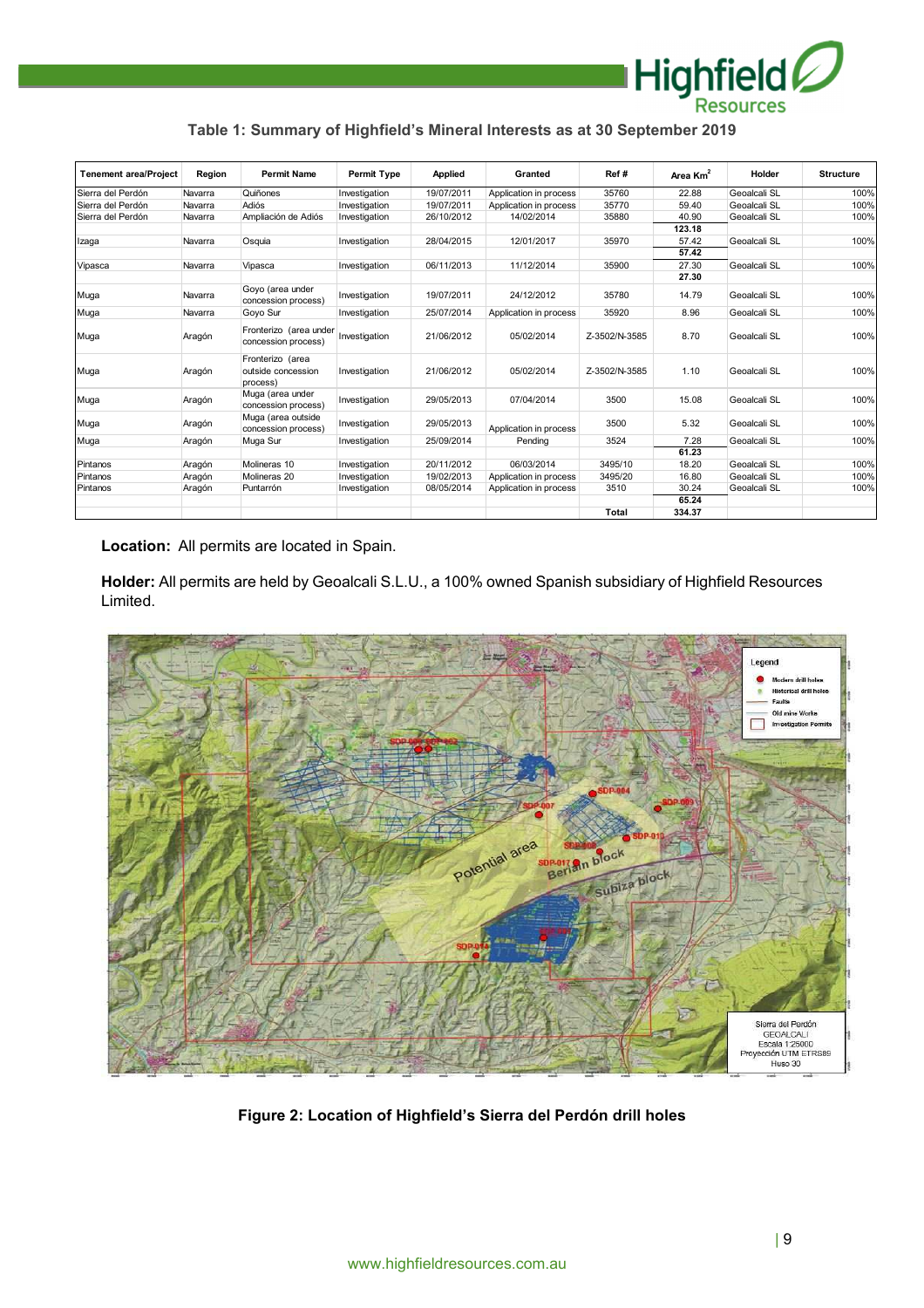



**Figure 3: Location of Highfield's Vipasca drill holes**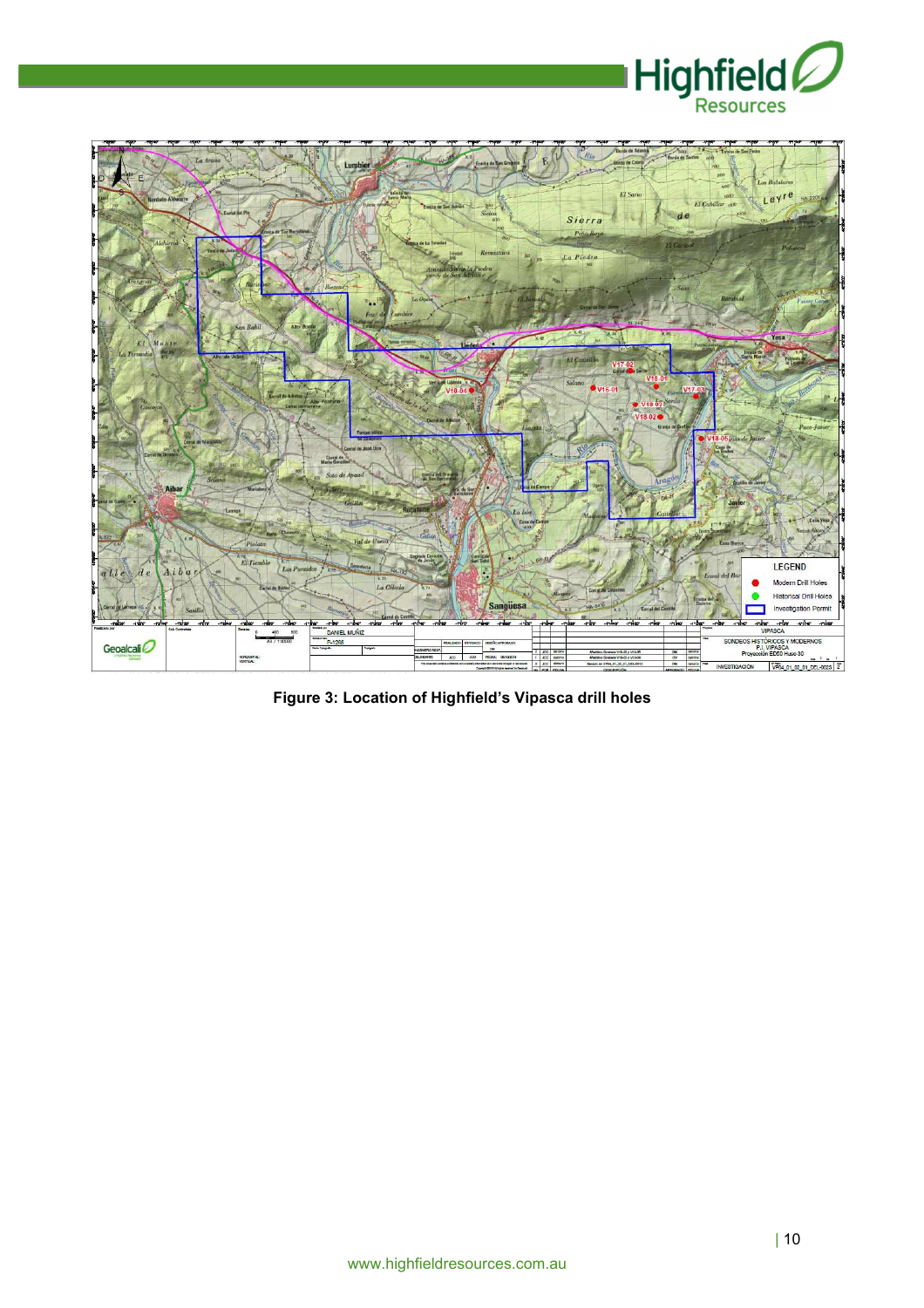*+Rule 5.5*

# **Appendix 5B**

# **Mining exploration entity and oil and gas exploration entity quarterly report**

Introduced 01/07/96 Origin Appendix 8 Amended 01/07/97, 01/07/98, 30/09/01, 01/06/10, 17/12/10, 01/05/13, 01/09/16

#### **Name of entity**

| HIGHFIELD RESOURCES LIMITED |                                   |  |
|-----------------------------|-----------------------------------|--|
| ABN                         | Quarter ended ("current quarter") |  |
| 51 153 918 257              | 30 September 2019                 |  |

|     | <b>Consolidated statement of cash flows</b>       | <b>Current quarter</b><br>\$A'000 | Year to date<br>(9 months)<br>\$A'000 |
|-----|---------------------------------------------------|-----------------------------------|---------------------------------------|
| 1.  | Cash flows from operating activities              |                                   |                                       |
| 1.1 | Receipts from customers                           |                                   |                                       |
| 1.2 | Payments for                                      |                                   |                                       |
|     | exploration & evaluation<br>(a)                   | (2,601)                           | (7, 710)                              |
|     | development<br>(b)                                |                                   |                                       |
|     | production<br>(c)                                 |                                   |                                       |
|     | staff costs<br>(d)                                | (816)                             | (2, 327)                              |
|     | (e)<br>administration and corporate costs         | (382)                             | (838)                                 |
| 1.3 | Dividends received (see note 3)                   |                                   |                                       |
| 1.4 | Interest received                                 |                                   |                                       |
| 1.5 | Interest and other costs of finance paid          |                                   | (60)                                  |
| 1.6 | Income taxes paid                                 |                                   |                                       |
| 1.7 | Research and development refunds                  |                                   |                                       |
| 1.8 | Other - GST/VAT refunded                          | 96                                | 870                                   |
| 1.9 | Net cash from / (used in) operating<br>activities | (3,702)                           | (10, 064)                             |

|     | Cash flows from investing activities |      |      |
|-----|--------------------------------------|------|------|
| 2.1 | Payments to acquire:                 |      |      |
|     | property, plant and equipment<br>(a) | (29) | (29) |
|     | tenements (see item 10)<br>(b)       |      |      |
|     | investments<br>(C)                   |      |      |
|     | other non-current assets<br>(d)      |      |      |

+ See chapter 19 for defined terms

*1 September 2016* Page 1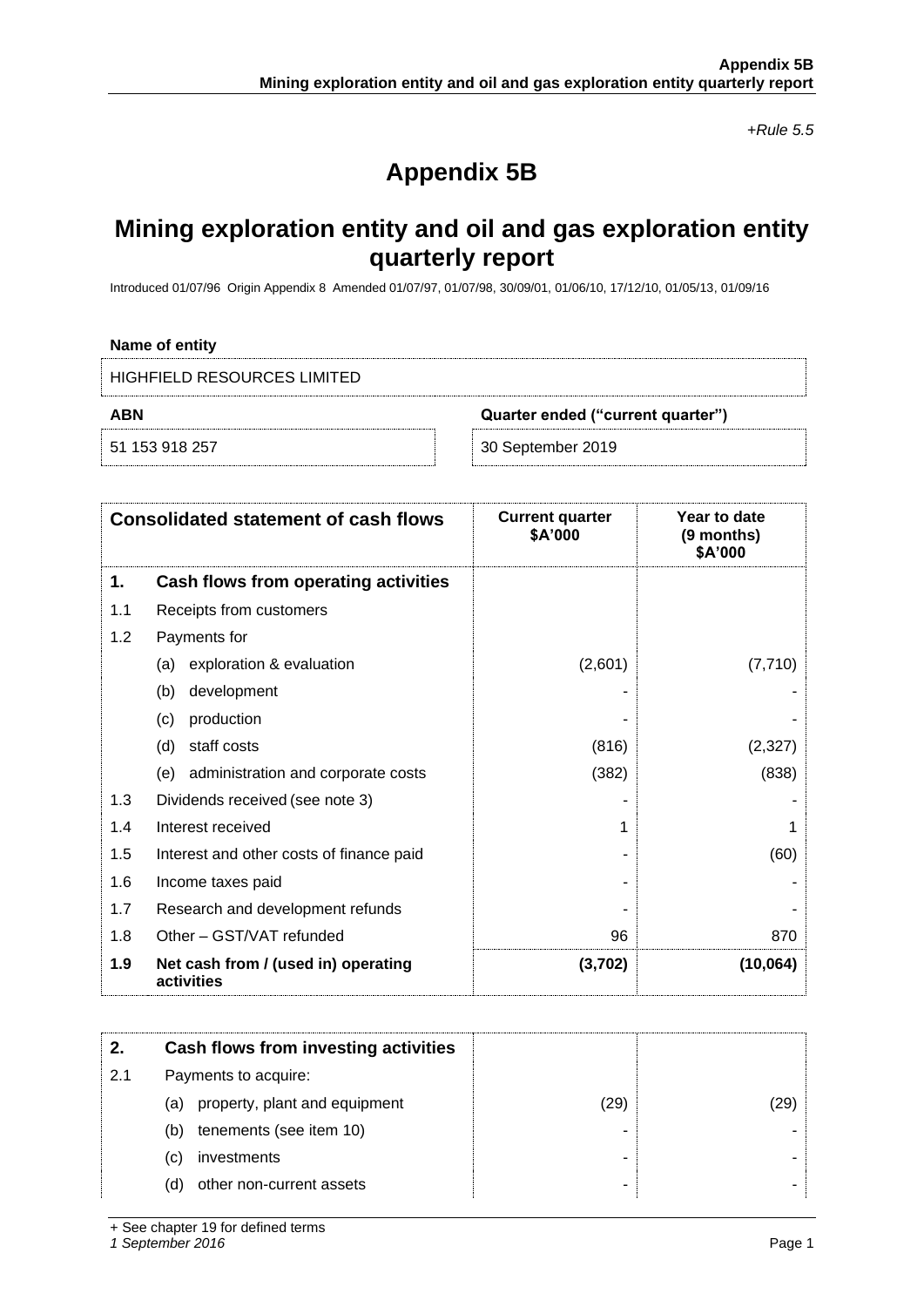|     | <b>Consolidated statement of cash flows</b>       | <b>Current quarter</b><br>\$A'000 | Year to date<br>(9 months)<br>\$A'000 |
|-----|---------------------------------------------------|-----------------------------------|---------------------------------------|
| 2.2 | Proceeds from the disposal of:                    |                                   |                                       |
|     | property, plant and equipment<br>(a)              |                                   |                                       |
|     | tenements (see item 10)<br>(b)                    |                                   |                                       |
|     | investments<br>(C)                                |                                   |                                       |
|     | other non-current assets<br>(d)                   |                                   |                                       |
| 2.3 | Cash flows from loans to other entities           |                                   |                                       |
| 2.4 | Dividends received (see note 3)                   |                                   |                                       |
| 2.5 | Other (provide details if material)               |                                   |                                       |
| 2.6 | Net cash from / (used in) investing<br>activities | (29)                              | (29)                                  |

| 3.   | <b>Cash flows from financing activities</b>                                    |  |
|------|--------------------------------------------------------------------------------|--|
| 3.1  | Proceeds from issues of shares                                                 |  |
| 3.2  | Proceeds from issue of convertible notes                                       |  |
| 3.3  | Proceeds from exercise of share options                                        |  |
| 3.4  | Transaction costs related to issues of<br>shares, convertible notes or options |  |
| 3.5  | Proceeds from borrowings                                                       |  |
| 3.6  | Repayment of borrowings                                                        |  |
| 3.7  | Transaction costs related to loans and<br>borrowings                           |  |
| 3.8  | Dividends paid                                                                 |  |
| 3.9  | Other (provide details if material)                                            |  |
| 3.10 | Net cash from / (used in) financing<br>activities                              |  |

| 4.  | Net increase / (decrease) in cash and<br>cash equivalents for the period |         |          |
|-----|--------------------------------------------------------------------------|---------|----------|
| 4.1 | Cash and cash equivalents at beginning of<br>period                      | 48,813  | 55.158   |
| 4.2 | Net cash from / (used in) operating<br>activities (item 1.9 above)       | (3,702) | (10,064) |
| 4.3 | Net cash from / (used in) investing activities<br>(item 2.6 above)       | (29)    | (29)     |
| 4.4 | Net cash from / (used in) financing activities<br>(item 3.10 above)      |         |          |
| 4.5 | Effect of movement in exchange rates on<br>cash held                     | (181)   | (164)    |
| 4.6 | Cash and cash equivalents at end of<br>period                            | 44.901  | 44.901   |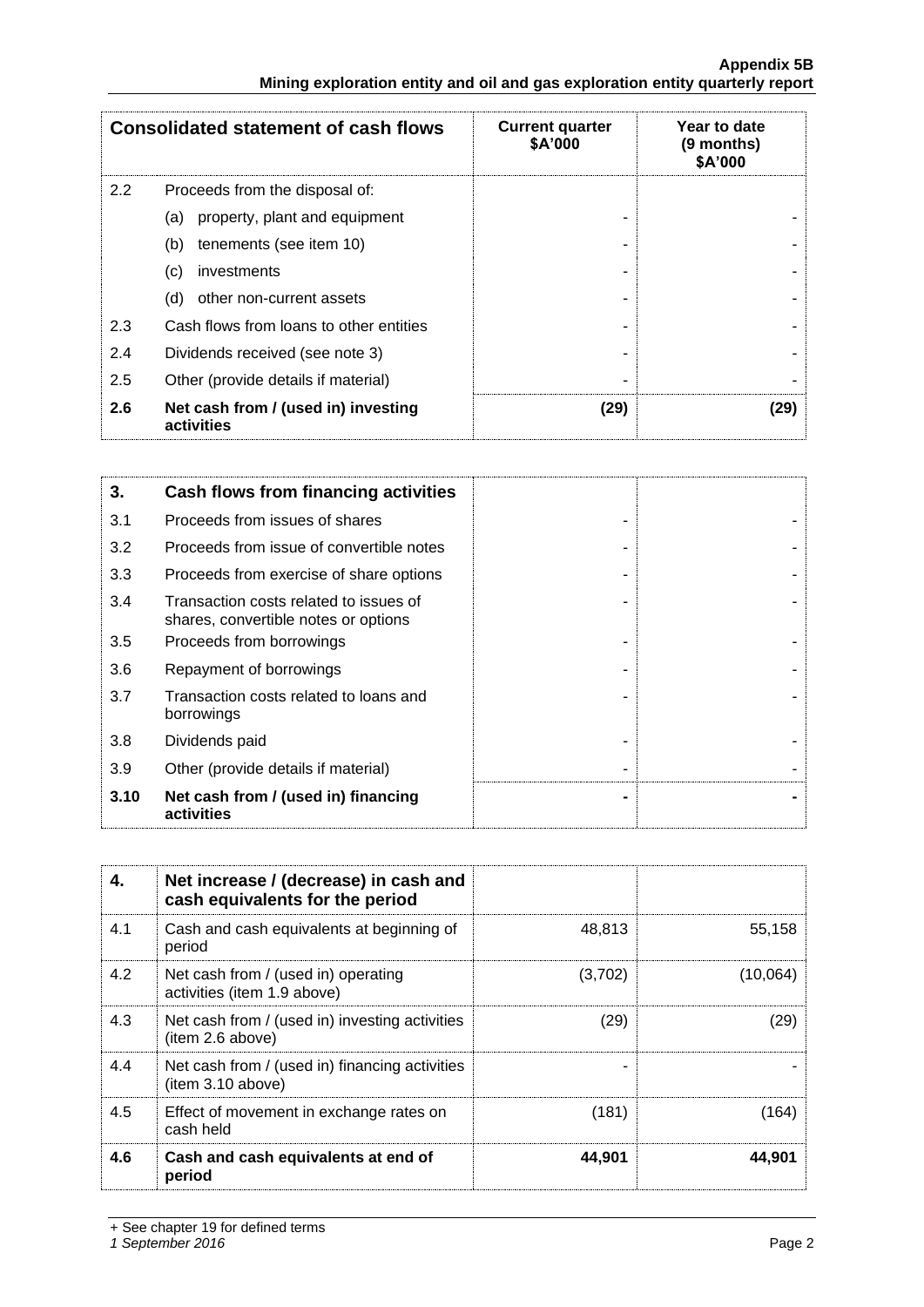| 5.  | Reconciliation of cash and cash<br>equivalents<br>at the end of the quarter (as shown in the<br>consolidated statement of cash flows) to the<br>related items in the accounts | <b>Current quarter</b><br>\$A'000 | <b>Previous quarter</b><br>\$A'000 |
|-----|-------------------------------------------------------------------------------------------------------------------------------------------------------------------------------|-----------------------------------|------------------------------------|
| 5.1 | <b>Bank balances</b>                                                                                                                                                          | 44.901                            | 48.813                             |
| 5.2 | Call deposits                                                                                                                                                                 |                                   |                                    |
| 5.3 | <b>Bank overdrafts</b>                                                                                                                                                        |                                   |                                    |
| 5.4 | Other (provide details)                                                                                                                                                       | -                                 |                                    |
| 5.5 | Cash and cash equivalents at end of<br>quarter (should equal item 4.6 above)                                                                                                  | 44.901                            | 48,813                             |

| 6.                                                 | Payments to directors of the entity and their associates                                                    | <b>Current quarter</b><br><b>\$A'000</b> |  |
|----------------------------------------------------|-------------------------------------------------------------------------------------------------------------|------------------------------------------|--|
| 6.1                                                | Aggregate amount of payments to these parties included in item 1.2                                          | 382                                      |  |
| 6.2                                                | Aggregate amount of cash flow from loans to these parties included<br>in item $2.3$                         |                                          |  |
| 6.3                                                | Include below any explanation necessary to understand the transactions included in<br>items $6.1$ and $6.2$ |                                          |  |
| Payments for Directors' fees and salaries - \$382k |                                                                                                             |                                          |  |

## **7. Payments to related entities of the entity and their associates**

| Aggregate amount of payments to these parties included in item 1.2 |  |
|--------------------------------------------------------------------|--|
|                                                                    |  |
|                                                                    |  |
|                                                                    |  |

- 7.2 Aggregate amount of cash flow from loans to these parties included in item 2.3
- 7.3 Include below any explanation necessary to understand the transactions included in items 7.1 and 7.2

| <b>Current quarter</b><br>\$A'000 |  |
|-----------------------------------|--|
|                                   |  |
|                                   |  |
|                                   |  |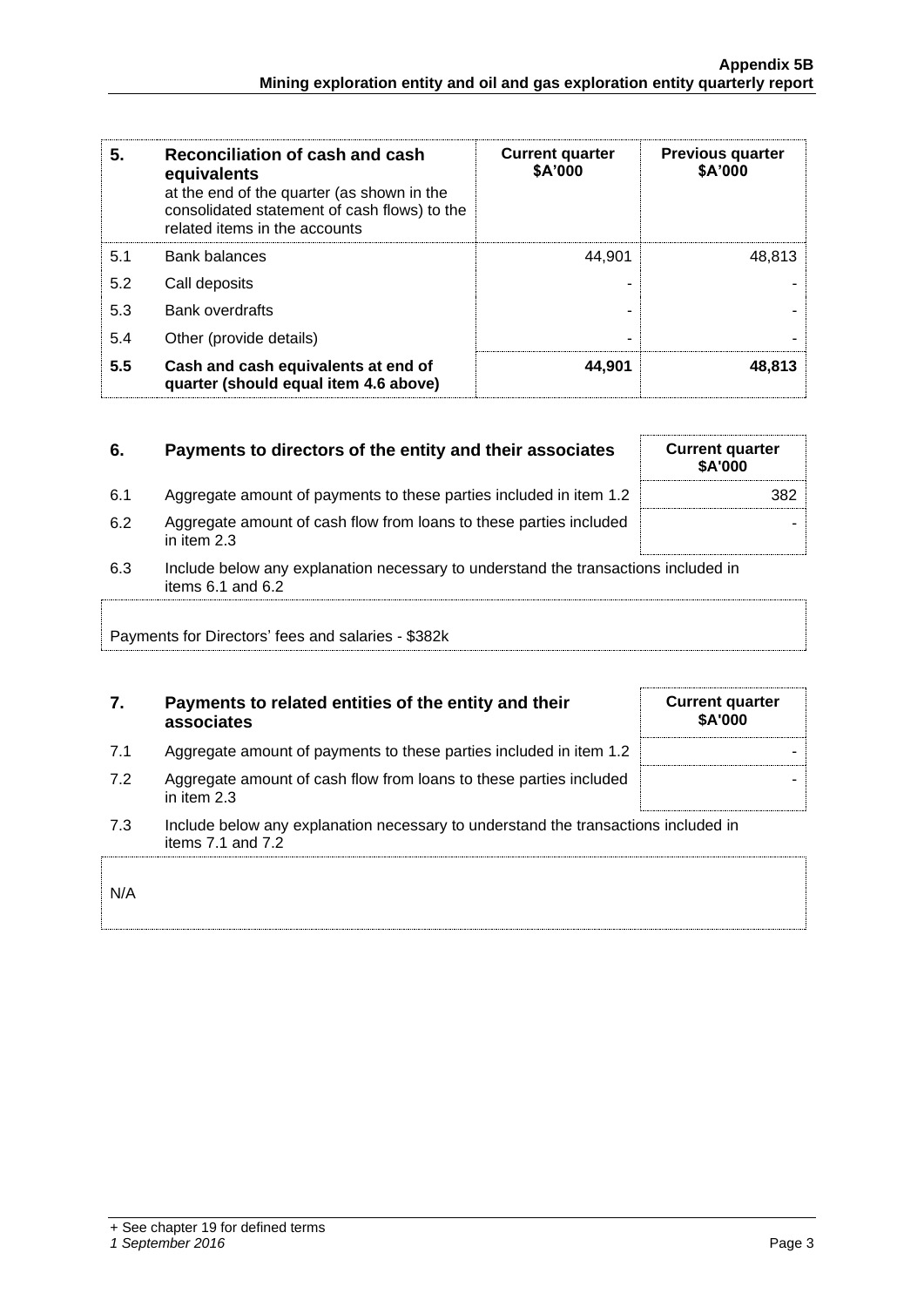| 8.                 | <b>Financing facilities available</b><br>Add notes as necessary for an<br>understanding of the position | <b>Total facility amount</b><br>at quarter end<br>\$A'000 | Amount drawn at<br>quarter end<br>\$A'000 |  |  |  |
|--------------------|---------------------------------------------------------------------------------------------------------|-----------------------------------------------------------|-------------------------------------------|--|--|--|
| 8.1                | Loan facilities                                                                                         |                                                           |                                           |  |  |  |
| 8.2                | Credit standby arrangements                                                                             | -                                                         |                                           |  |  |  |
| 8.3                | Other (please specify)                                                                                  | -                                                         |                                           |  |  |  |
| $\Omega$ $\Lambda$ | Include below a description of each facility above including the lender, interest rate and              |                                                           |                                           |  |  |  |

8.4 Include below a description of each facility above, including the lender, interest rate and whether it is secured or unsecured. If any additional facilities have been entered into or are proposed to be entered into after quarter end, include details of those facilities as well.

N/A

| 9.  | <b>Estimated cash outflows for next quarter</b> | \$A'000 |
|-----|-------------------------------------------------|---------|
| 9.1 | Exploration and evaluation                      | (9,397) |
| 9.2 | Development                                     |         |
| 9.3 | Production                                      |         |
| 9.4 | Staff costs                                     | (662)   |
| 9.5 | Administration and corporate costs              | (206)   |
| 9.6 | Other – GST/VAT refunded                        | 288     |
| 9.7 | <b>Total estimated cash outflows</b>            | (9.97   |

| 10.  | <b>Changes in</b><br>tenements<br>(items 2.1(b))<br>and $2.2(b)$<br>above)                              | Tenement reference and<br><b>location</b> | <b>Nature of interest</b> | Interest at<br>beginning<br>of quarter | <b>Interest</b><br>at end<br>οf<br>quarter |
|------|---------------------------------------------------------------------------------------------------------|-------------------------------------------|---------------------------|----------------------------------------|--------------------------------------------|
| 10.1 | Interests in<br>mining tenements<br>and petroleum<br>tenements<br>lapsed,<br>relinquished or<br>reduced | ٠                                         |                           |                                        |                                            |
| 10.2 | Interests in<br>mining tenements<br>and petroleum<br>tenements<br>acquired or<br>increased              |                                           |                           |                                        |                                            |